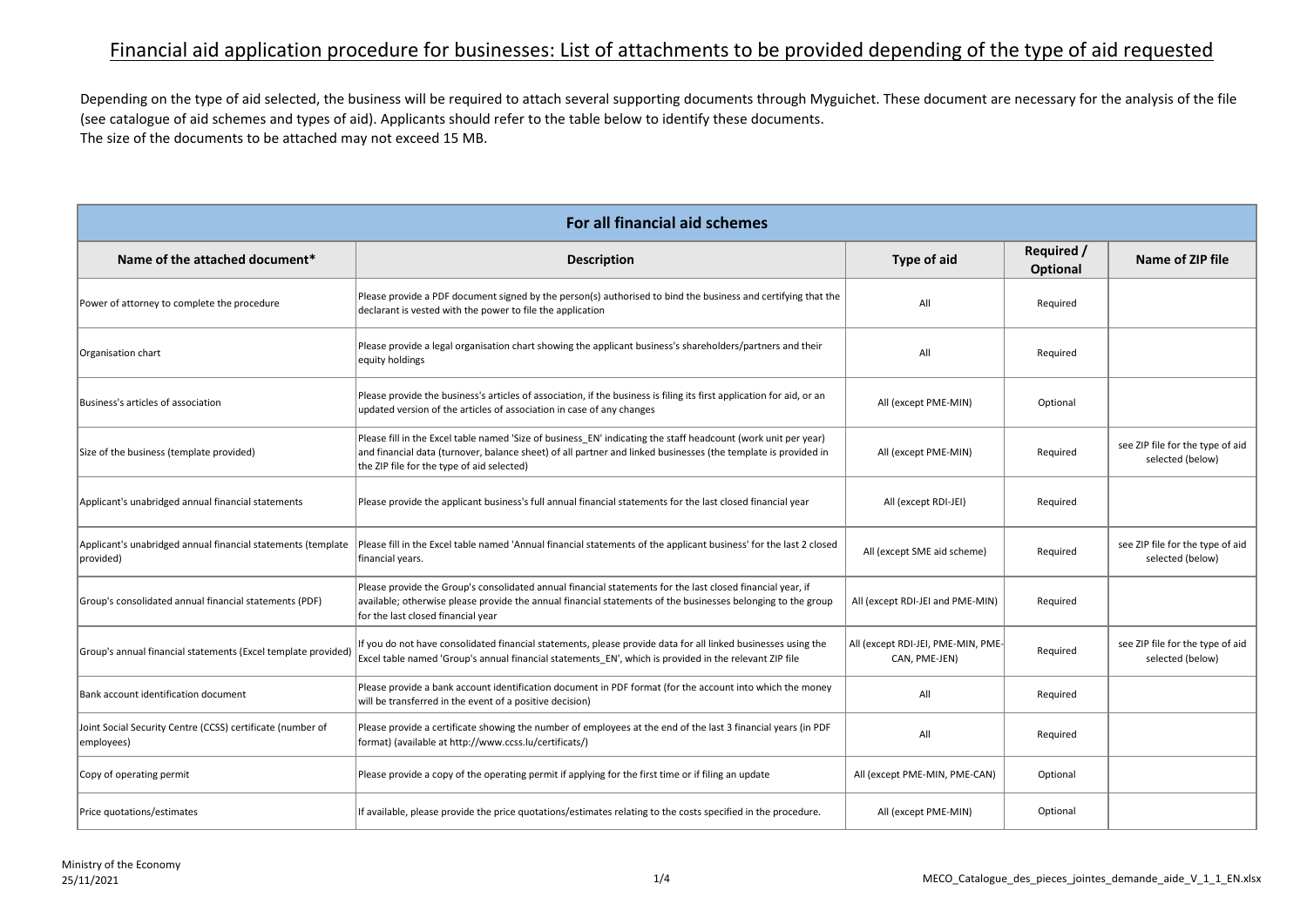## Financial aid application procedure for businesses: List of attachments to be provided depending of the type of aid requested

| Other supporting documents deemed useful | Please provide any other document that you believe may be useful as part of your application for aid (e.g.<br>(leasing contract, permits, etc.) |  | Jptional |  |
|------------------------------------------|-------------------------------------------------------------------------------------------------------------------------------------------------|--|----------|--|
|------------------------------------------|-------------------------------------------------------------------------------------------------------------------------------------------------|--|----------|--|

| <b>SME aid schemes</b>                                 |                                                                                                                                                     |                                                |                        |                  |
|--------------------------------------------------------|-----------------------------------------------------------------------------------------------------------------------------------------------------|------------------------------------------------|------------------------|------------------|
| Name of the attached document*                         | <b>Description</b>                                                                                                                                  | Type of aid                                    | Required /<br>Optional | Name of ZIP file |
| Independent expert appraisal of costs                  | Please provide an appraisal carried out by an independent expert                                                                                    | PME-CAN                                        | Required               |                  |
| Invoices and proof of payment                          | Please provide proof of the costs incurred and the corresponding proof of payment                                                                   | PME-MIN                                        | Required               |                  |
| Proof of first-time participation in the trade fair    | Please provide a certificate issued by the organiser attesting that it is the business's first participation in the<br>event                        | PME-FOI                                        | Required               |                  |
| Identity of the provider of external advisory services | Please provide a document specifying the identity of the business providing the service and demonstrating its<br>expertise in the provided services | PME-CON                                        | Required               |                  |
| Business plan                                          | Please provide a business plan for the next 5 years                                                                                                 | PME-JEN                                        | Required               |                  |
| Financial summary of the project (template provided)   | If filing a summary declaration, please fill in the Excel table named 'Financial Summary of the project SME EN'                                     | PME-AIN, PME-CAN, PME-MIN,<br>PME-FOI, PME-CON | Required               | <b>ZIP PME</b>   |

| <b>RDI</b> aid scheme                                   |                                                                                                                                                                 |                                                                                 |                        |                                      |
|---------------------------------------------------------|-----------------------------------------------------------------------------------------------------------------------------------------------------------------|---------------------------------------------------------------------------------|------------------------|--------------------------------------|
| Name of the attached document*                          | <b>Description</b>                                                                                                                                              | Type of aid                                                                     | Required /<br>Optional | Name of ZIP file                     |
| Business plan                                           | Please provide a business plan for the next 3 years (if the business has existed for less than 3 years, please<br>provide data for however long it has existed) | All (except RDI-JEI, RDI- EFT, RDI-<br>INOPIT, RDI-INODPQ, RDI-INOSCE)          | Required               |                                      |
| Detailed description of the project (template provided) | Please fill in the Word document named 'Detailed description of the project EFT EN'                                                                             | <b>RDI-EFT</b>                                                                  | Required               | <b>ZIP RDI-ETUDE-FAISA</b>           |
| Detailed description of the project (template provided) | Please fill in the Word document named 'Detailed description of the project R&D EN'                                                                             | RDI-REDDEX, RDI-REDDEXMAJ, RDI-<br>REDIND, RDI-REDINDMAJ, RDI-<br><b>REDFON</b> | Required               | ZIP RDI-R&D                          |
| Detailed description of the project (template provided) | Please fill in the Word document named 'Detailed description of the project IOS EN'                                                                             | RDI-IOS                                                                         | Required               | ZIP RDI-INNO-PROCEDE-<br><b>ORGA</b> |
| Detailed description of the project (template provided) | Please fill in the Word document named 'Detailed description of the project InnoSME EN'                                                                         | RDI-INOPIT, RDI-INODPQ, RDI-<br><b>INOSCE</b>                                   | Required               | <b>ZIP RDI-INNOVATION-PME</b>        |
| Detailed description of the project (template provided) | Please fill in the Word document named 'Detailed description of the project IRE EN'                                                                             | RDI-IRE                                                                         | Reguired               | <b>ZIP RDI-INFRA-RECH</b>            |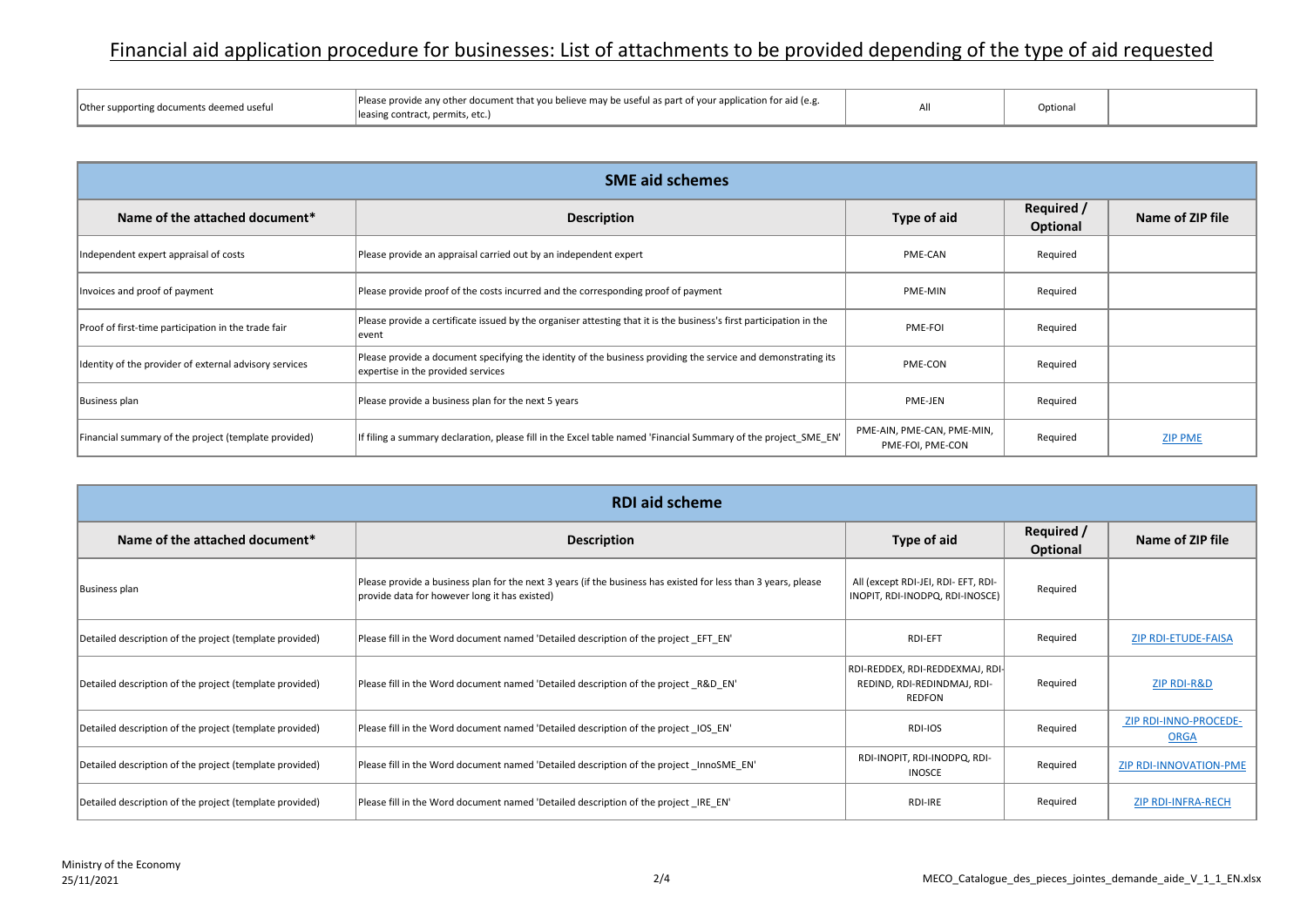## Financial aid application procedure for businesses: List of attachments to be provided depending of the type of aid requested

| Detailed description of the project (template provided)                                                                                          | Please fill in the Word document named 'Detailed description of the project PI EN'                                                                                                                                                                                                                                                          | RDI-IPI, RDI-API                                                                | Required               | <b>ZIP RDI-POLE-INNO</b>                     |
|--------------------------------------------------------------------------------------------------------------------------------------------------|---------------------------------------------------------------------------------------------------------------------------------------------------------------------------------------------------------------------------------------------------------------------------------------------------------------------------------------------|---------------------------------------------------------------------------------|------------------------|----------------------------------------------|
| Financial summary of the project (template provided)                                                                                             | Please fill in the Excel table named 'Financial Summary of the project_EFT_EN'                                                                                                                                                                                                                                                              | <b>RDI-EFT</b>                                                                  | Required               | <b>ZIP RDI-ETUDE-FAISA</b>                   |
|                                                                                                                                                  | <b>RDI aid scheme</b>                                                                                                                                                                                                                                                                                                                       |                                                                                 |                        |                                              |
| Name of the attached document*                                                                                                                   | <b>Description</b>                                                                                                                                                                                                                                                                                                                          | Type of aid                                                                     | Required /<br>Optional | Name of ZIP file                             |
| Financial summary of the project (template provided)                                                                                             | Please fill in the Excel table named 'Financial Summary of the project IOS EN'                                                                                                                                                                                                                                                              | RDI-IOS                                                                         | Required               | ZIP RDI-INNO-PROCEDE-<br><b>ORGA</b>         |
| Financial summary of the project (template provided)                                                                                             | Please fill in the Excel table named 'Financial Summary of the project R&D EN'                                                                                                                                                                                                                                                              | RDI-REDDEX, RDI-REDDEXMAJ, RDI-<br>REDIND, RDI-REDINDMAJ, RDI-<br><b>REDFON</b> | Required               | <b>ZIP RDI-R&amp;D</b>                       |
| Financial summary of the project (template provided)                                                                                             | Please fill in the Excel table named 'Financial Summary of the project_Inno_SME_EN'                                                                                                                                                                                                                                                         | RDI-INOPIT, RDI-INODPQ, RDI-<br><b>INOSCE</b>                                   | Optional               | <b>ZIP RDI-INNOVATION-PME</b>                |
| Financial summary of the project                                                                                                                 | Please provide a financial summary of the project                                                                                                                                                                                                                                                                                           | RDI-IRE                                                                         | Optional               |                                              |
| Financial summary of the project                                                                                                                 | Please provide a financial summary of the project                                                                                                                                                                                                                                                                                           | RDI-IPI, RDI-API                                                                | Optional               |                                              |
| Collaboration agreement(s)                                                                                                                       | Please provide a current collaboration agreement between the applicant business and a research<br>institute/business established in another EU Member State (if applicable)                                                                                                                                                                 | RDI-REDDEX, RDI-REDDEXMAJ, RDI-<br>REDIND, RDI-REDINDMAJ, RDI-<br><b>REDFON</b> | Optional               |                                              |
| Agreement establishing the proposed innovation cluster                                                                                           | Please provide an agreement establishing the proposed innovation cluster                                                                                                                                                                                                                                                                    | RDI-IPI                                                                         | Required               |                                              |
| Additional information for young innovative enterprises<br>(template provided)                                                                   | Please fill in the Word document named 'Additional information JEI EN'                                                                                                                                                                                                                                                                      | RDI-JEI                                                                         | Required               | ZIP RDI-JEUNE-ENTR-INNO                      |
| Declaration of honour (statutory declaration) and<br>commitment - Additional information for young innovative<br>enterprises (template provided) | Please fill in the Word document named 'Declaration of honour JEI EN'                                                                                                                                                                                                                                                                       | RDI-JEI                                                                         | Required               | ZIP RDI-JEUNE-ENTR-INNO                      |
| Balance sheets and profit and loss accounts for the last 3<br>financial years                                                                    | Please provide the balance sheets and profit and loss accounts for the last 3 financial years, if applicable                                                                                                                                                                                                                                | RDI-JEI                                                                         | Required               |                                              |
| Cash flow forecast (template provided)                                                                                                           | Please fill in the Excel table named 'Cash flow forecast_RDI_EN'                                                                                                                                                                                                                                                                            | All (except RDI-INOPIT, RDI-<br>INODPQ, RDI-INOSCE)                             | Required               | see ZIP file for the type of aid<br>selected |
| Proof of co-financing capacity                                                                                                                   | Please provide documents demonstrating your co-financing capacity                                                                                                                                                                                                                                                                           | RDI-JEI                                                                         | Required               |                                              |
| Certificate in connection with R&D or external expert<br>appraisal expenses                                                                      | Please provide a certificate in connection with R&D expenses, issued by an approved statutory auditor or a<br>chartered accountant, or an evaluation carried out by an external expert, demonstrating that the business will,<br>in the foreseeable future, develop products, services or processes which are new or substantially improved | RDI-JEI                                                                         | Required               |                                              |
| Business plan (template provided)                                                                                                                | Please fill in the Word document named 'Business Plan JEI EN.docx'                                                                                                                                                                                                                                                                          | RDI-JEI                                                                         | Required               | ZIP RDI-JEUNE-ENTR-INNO                      |
| Annual financial statements of the applicant business<br>(template provided)                                                                     | Please fill in the Excel table named 'Annual financial statements of the applicant business"                                                                                                                                                                                                                                                | All (except RDI-JEI)                                                            | Required               |                                              |